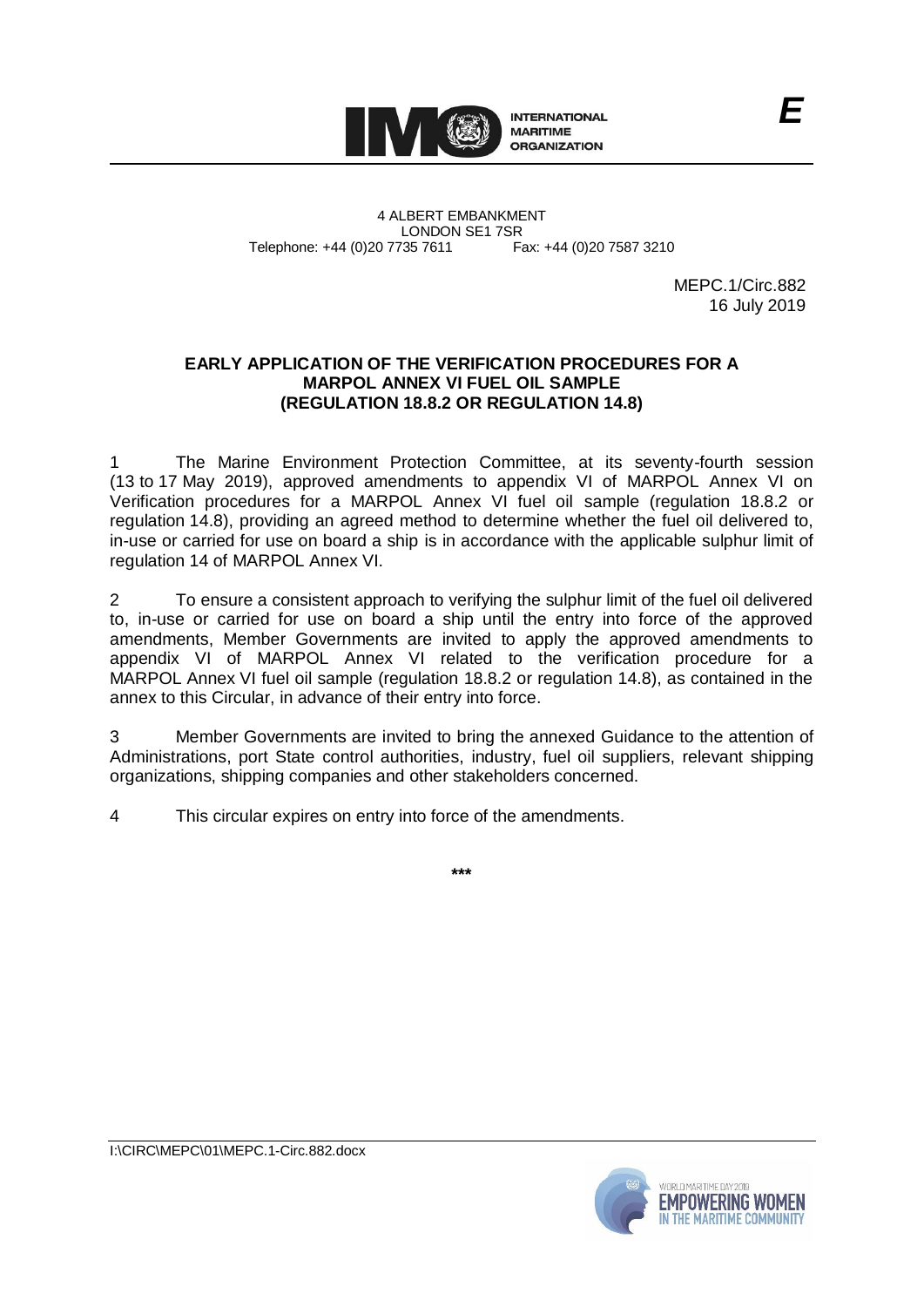# **ANNEX**

# **THE APPROVED AMENDMENTS TO THE VERIFICATION PROCEDURES FOR A MARPOL ANNEX VI FUEL OIL SAMPLE (REGULATION 18.8.2 OR REGULATION 14.8)**

# **Regulation 2**

*Definitions*

1 New paragraphs 52, 53, 54, 55 and 56 are added as follows:

"52 *Sulphur content of fuel oil* means the concentration of sulphur in a fuel oil, measured in % m/m as tested in accordance with a standard acceptable to the Organization.<sup>1</sup>

53 *Low-flashpoint fuel* means gaseous or liquid fuel oil having a flashpoint lower than otherwise permitted under paragraph 2.1.1 of SOLAS regulation II-2/4.

54 *MARPOL delivered sample* means the sample of fuel oil delivered in accordance with regulation 18.8.1 of MARPOL Annex VI.

55 *In-use sample* means the sample of fuel oil in use on a ship.

56 *On board sample* means the sample of fuel oil intended to be used or carried for use on board that ship."

# **Regulation 14**

1

*Sulphur oxides (SOX) and particulate matter*

2 "In-use and on board fuel oil sampling and testing" and a new paragraph 8 and 9 are added at the end of regulation 14 as follows:

### "**In-use and on board fuel oil sampling and testing**

8 If the competent authority of a Party requires the in-use or on board fuel oil sample to be analysed, it shall be done in accordance with the verification procedure set forth in appendix VI to determine whether the fuel oil being used or carried for use on board meets the requirements in paragraph 1 or paragraph 4 of this regulation. The in-use fuel oil sample shall be drawn taking into account the guidelines developed by the Organization.<sup>2</sup> The on board fuel oil sample shall be drawn taking into account the quidelines to be developed by the Organization.<sup>3</sup>



 $n<sub>1</sub>$ Refer to ISO 8754: 2003 Petroleum products – Determination of sulfur content – Energy-dispersive X-ray fluorescence spectrometry."

 $n^2$ <sup>2</sup> Refer to the *2019 Guidelines for on board sampling for the verification of the sulphur content of the fuel oil used on board ships* (MEPC.1/Circ.864/Rev.1)."

<sup>&</sup>quot;3 Refer to the Guidelines to be developed prior to entry into force of the provision."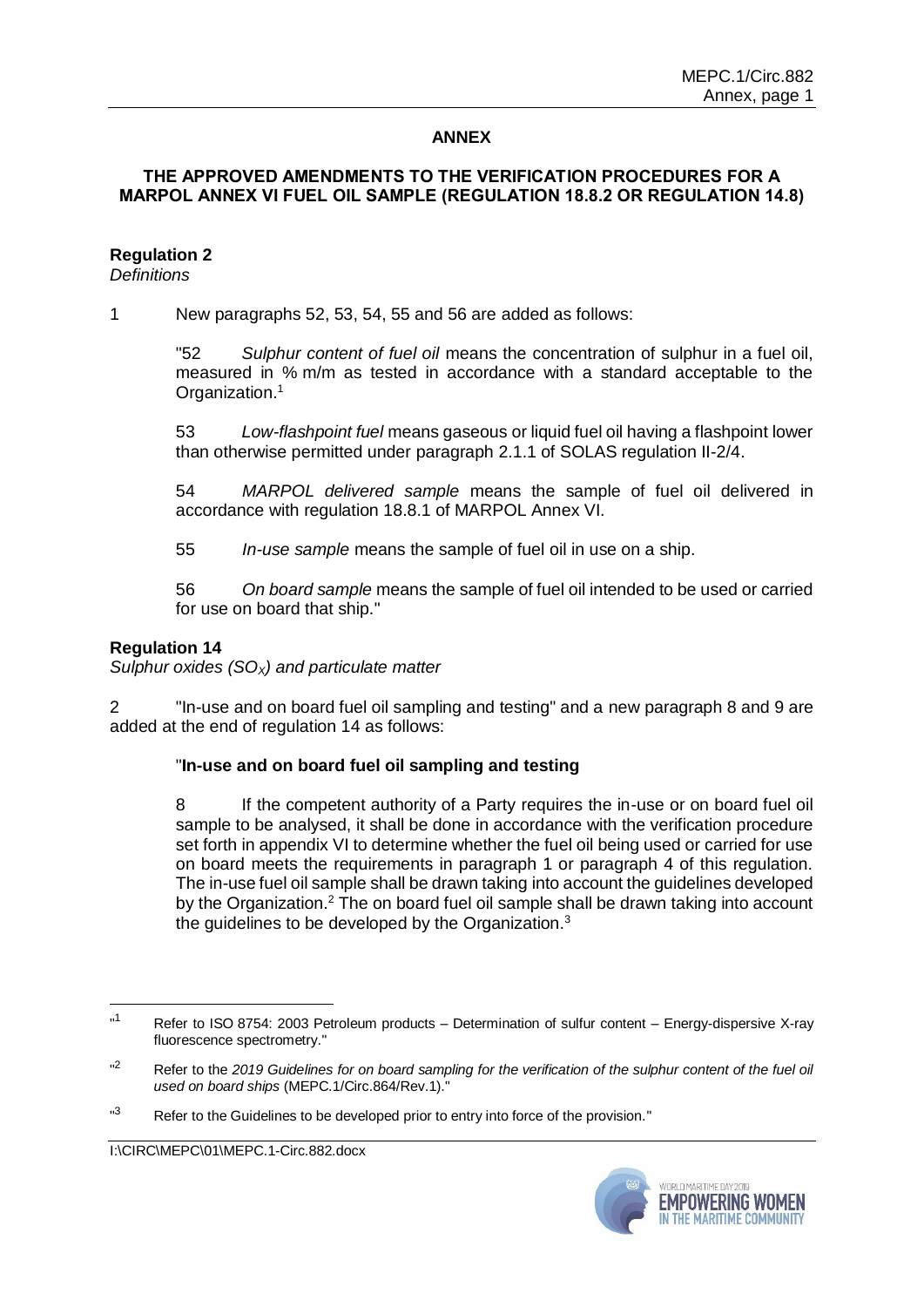9 The sample shall be sealed by the representative of the competent authority with a unique means of identification installed in the presence of the ship's representative. The ship shall be given the option of retaining a duplicate sample."

3 "In-use fuel oil sampling point" and new paragraphs 10, 11, 12 and 13 are added at the end of regulation 14 as follows:

### **"In-use fuel oil sampling point**

10 For each ship subject to regulations 5 and 6 of this Annex, sampling point(s) shall be fitted or designated for the purpose of taking representative samples of the fuel oil being used on board the ship taking into account guidelines developed by the Organization.<sup>2</sup>

11 For a ship constructed before entry into force of these requirements, the sampling point(s) referred to in paragraph 10 shall be fitted or designated no later than the first renewal survey that occurs 12 months or more after the entry into force of this regulation.

12 The requirements of paragraphs 10 and 11 above are not applicable to a fuel oil service system for a low-flashpoint fuel for combustion purposes for propulsion or operation on board the ship.

13 The competent authority of a Party shall, as appropriate, utilize the sampling point(s) which is fitted or designated for the purpose of taking representative sample(s) of the fuel oil being used on board in order to verify the fuel oil complies with this regulation. Taking fuel oil samples by the competent authority of the Party shall be performed as expeditiously as possible without causing the ship to be unduly delayed."

#### **Regulation 18**

*Fuel oil availability and quality*

4 Paragraph 8.2 is replaced with the following:

"8.2 If a Party requires the representative sample to be analysed, it shall be done in accordance with the verification procedure set forth in appendix VI to determine whether the fuel oil meets the requirements of this Annex."

#### **Appendix VI**

### **Fuel verification procedure for MARPOL Annex VI fuel oil samples (regulation 18.8.2)**

5 Appendix VI is replaced with the following:

# "**Verification procedures for a MARPOL Annex VI fuel oil sample (regulation 18.8.2 or regulation 14.8)**

The following relevant verification procedure shall be used to determine whether the fuel oil delivered to, in-use or carried for use on board a ship has met the applicable sulphur limit of regulation 14 of this Annex.

This appendix refers to the following representative MARPOL Annex VI fuel oil samples: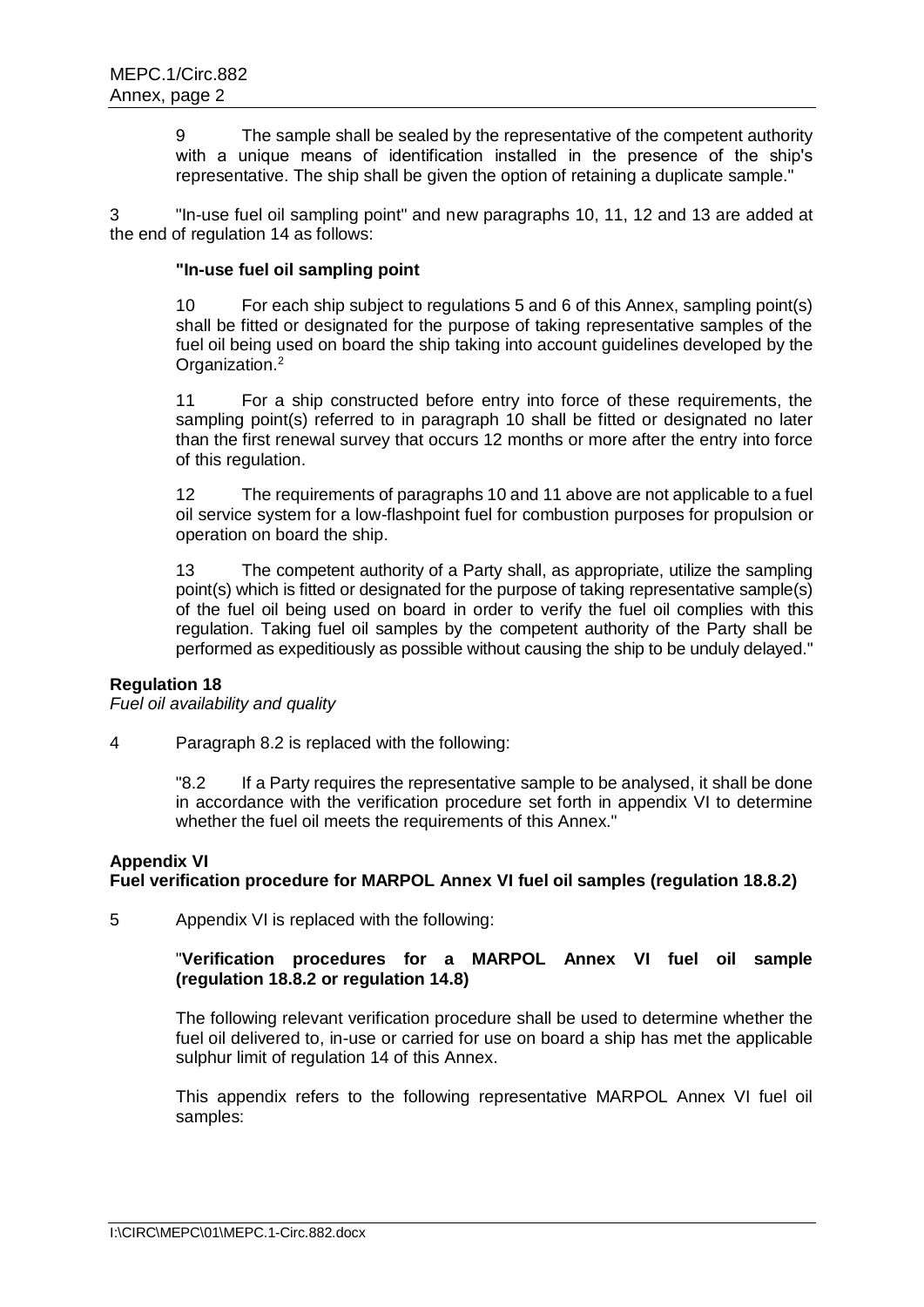Part  $1$  – sample of fuel oil delivered<sup>4</sup> in accordance with regulation 18.8.1, hereafter referred to as the "MARPOL delivered sample" as defined in regulation 2.54.

Part  $2$  – sample of fuel oil in use,<sup>5</sup> intended to be used or carried for use on board in accordance with regulation 14.8, hereafter referred to as the "in-use sample" as defined in regulation 2.55 and "on board sample"<sup>6</sup> as defined in regulation 2.56.

### **Part 1 – MARPOL delivered fuel oil sample**

*1 General Requirements*

1.1 The representative fuel oil sample, which is required by regulation 18.8.1 (the MARPOL delivered sample) shall be used to verify the sulphur content of the fuel oil delivered to a ship.

1.2 A Party, through its competent authority, shall manage the verification procedure.

1.3 A laboratory undertaking the sulphur testing procedure given in this appendix shall have valid accreditation<sup>7</sup> in respect of the test method to be used.

*2 Verification Procedure Part 1* 

2.1 The MARPOL delivered sample shall be conveyed by the competent authority to the laboratory.

- 2.2 The laboratory shall:
	- .1 record the details of the seal number and the sample label on the test record;
	- .2 record the condition of the seal of the sample as received on the test record; and
	- .3 reject any sample where the seal has been broken prior to receipt and record that rejection on the test record.

2.3 If the seal of the sample as received has not been broken, the laboratory shall proceed with the verification procedure and shall:

- .1 unseal the sample;
- .2 ensure that the sample is thoroughly homogenized;

-

 $\mathbf{A}$ <sup>4</sup> Samples taken in accordance with the *2009 Guidelines for the sampling of fuel oil for determination of compliance with the revised MARPOL Annex VI* (resolution MEPC.182(59))."

<sup>&</sup>quot;5 <sup>5</sup> Samples taken in accordance with the *2019 Guidelines for onboard sampling for the verification of the sulphur content of the fuel oil used on board ships* (MEPC.1/Circ.864/Rev.1)."

<sup>&</sup>quot;6 Refer to the Guidelines to be developed by the Organization prior to entry into force of the provision."

<sup>&</sup>quot; <sup>7</sup> The laboratory is to be accredited to ISO/IEC 17025:2017 or an equivalent standard for the performance of the given sulphur content test ISO 8754:2003."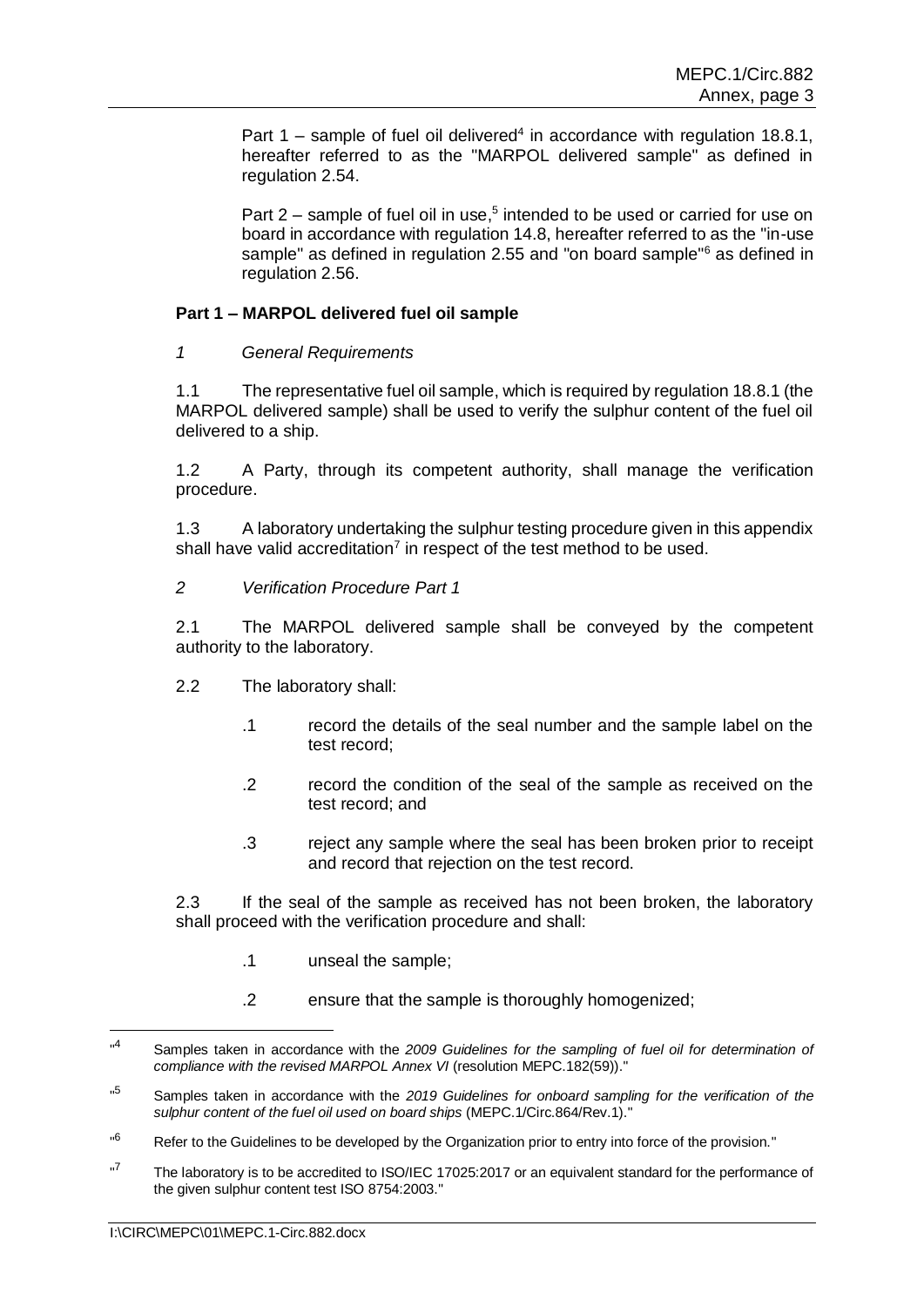- .3 draw two subsamples from the sample; and
- .4 reseal the sample and record the new reseal details on the test record.

2.4 The two subsamples shall be tested in succession, in accordance with the specified test method referred to in regulation 2.52 of this Annex. For the purposes of this Part 1 verification procedure, the results of the test analysis shall be referred to as "1A" and "1B":

- .1 results "1A" and "1B" shall be recorded on the test record in accordance with the requirements of the test method; and
- .2 if the results of "1A" and "1B" are within the repeatability  $(r)^8$  of the test method, the results shall be considered valid; or
- .3 if the results "1A" and "1B" are not within the repeatability (r) of the test method, both results shall be rejected and two new subsamples shall be taken by the laboratory and tested. The sample bottle shall be resealed in accordance with paragraph 2.3.4 after the new subsamples have been taken.
- .4 in the case of two failures to achieve repeatability between "1A" and "1B", the cause of that failure shall be investigated by the laboratory and resolved before further testing of the sample is undertaken. On resolution of that repeatability issue, two new subsamples shall be taken in accordance with paragraph 2.3. The sample shall be resealed in accordance with paragraph 2.3.4 after the new subsamples have been taken.

2.5 If the test results of "1A" and "1B" are valid, an average of these two results shall be calculated. The average value shall be referred to as "X" and shall be recorded on the test record:

- .1 if the result "X" is equal to or less than the applicable limit required by regulation 14, the fuel oil shall be considered to have met the requirement; or
- .2 if the result "X" is greater than the applicable limit required by regulation 14, the fuel oil shall be considered to have not met the requirement.

### **Table 1: Summary of Part 1 MARPOL delivered fuel oil sample procedure**

| On the basis of the test method referred to in regulation 2.52 of this Annex |                                         |                         |  |  |
|------------------------------------------------------------------------------|-----------------------------------------|-------------------------|--|--|
| Applicable limit % m/m: V                                                    | Result 2.5.1: $X \leq V$                | Result 2.5.2: $X > V$   |  |  |
|                                                                              |                                         |                         |  |  |
| 0.10                                                                         | Met the requirement                     | Not met the requirement |  |  |
| 0.50                                                                         |                                         |                         |  |  |
|                                                                              | Result "X" reported to 2 decimal places |                         |  |  |

<sup>&</sup>quot;8 Repeatability (r) calculation in accordance with ISO 4259:2017-2 and as defined in the test method used."

1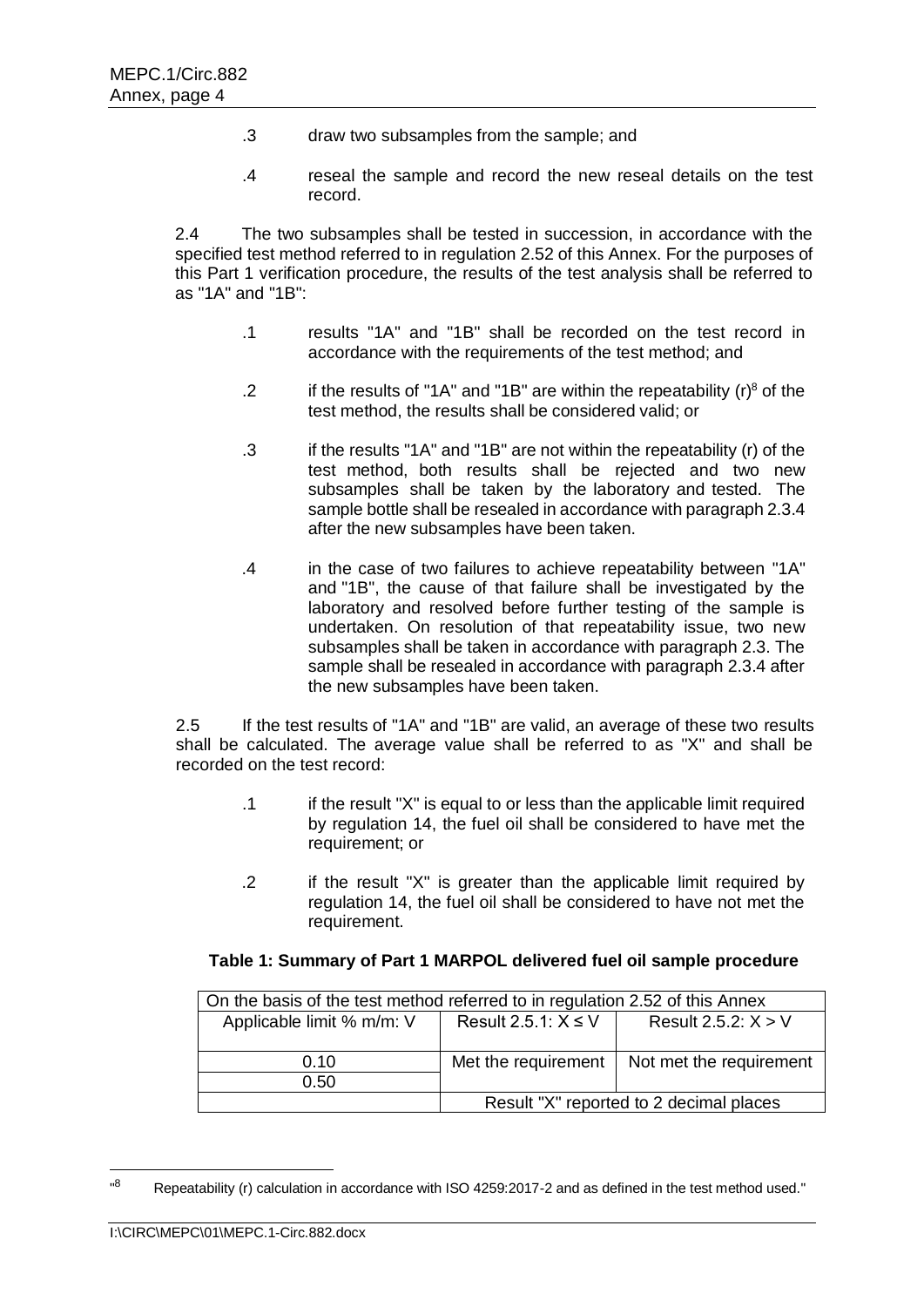2.6 The final results obtained from this verification procedure shall be evaluated by the competent authority.

2.7 The laboratory shall provide a copy of the test record to the competent authority managing the verification procedure.

# **Part 2 – In-use and onboard fuel oil samples**

*3 General Requirements*

3.1 The in-use or onboard fuel oil sample, as appropriate, shall be used to verify the sulphur content of the fuel oil as represented by that sample of fuel oil at the point of sampling.

3.2 A Party, through its competent authority, shall manage the verification procedure.

3.3 A laboratory undertaking the sulphur testing procedure given in this appendix shall have valid accreditation $9$  in respect of the test method to be used.

*4 Verification Procedure Part 2*

4.1 The in-use or onboard fuel oil sample shall be conveyed by the competent authority to the laboratory.

- 4.2 The laboratory shall:
	- .1 record the details of the seal number and the sample label on the test record;
	- .2 record the condition of the seal of the sample as received on the test record; and
	- .3 reject any sample where the seal has been broken prior to receipt and record that rejection on the test record.

4.3 If the seal of the sample as received has not been broken, the laboratory shall proceed with the verification procedure and shall:

- .1 unseal the sample;
- .2 ensure that the sample is thoroughly homogenized;
- .3 draw two subsamples from the sample; and
- .4 reseal the sample and record the new reseal details on the test record.

1

<sup>..</sup>q The laboratory is to be accredited to ISO/IEC 17025:2017 or an equivalent standard for the performance of the given sulphur content test ISO 8754:2003."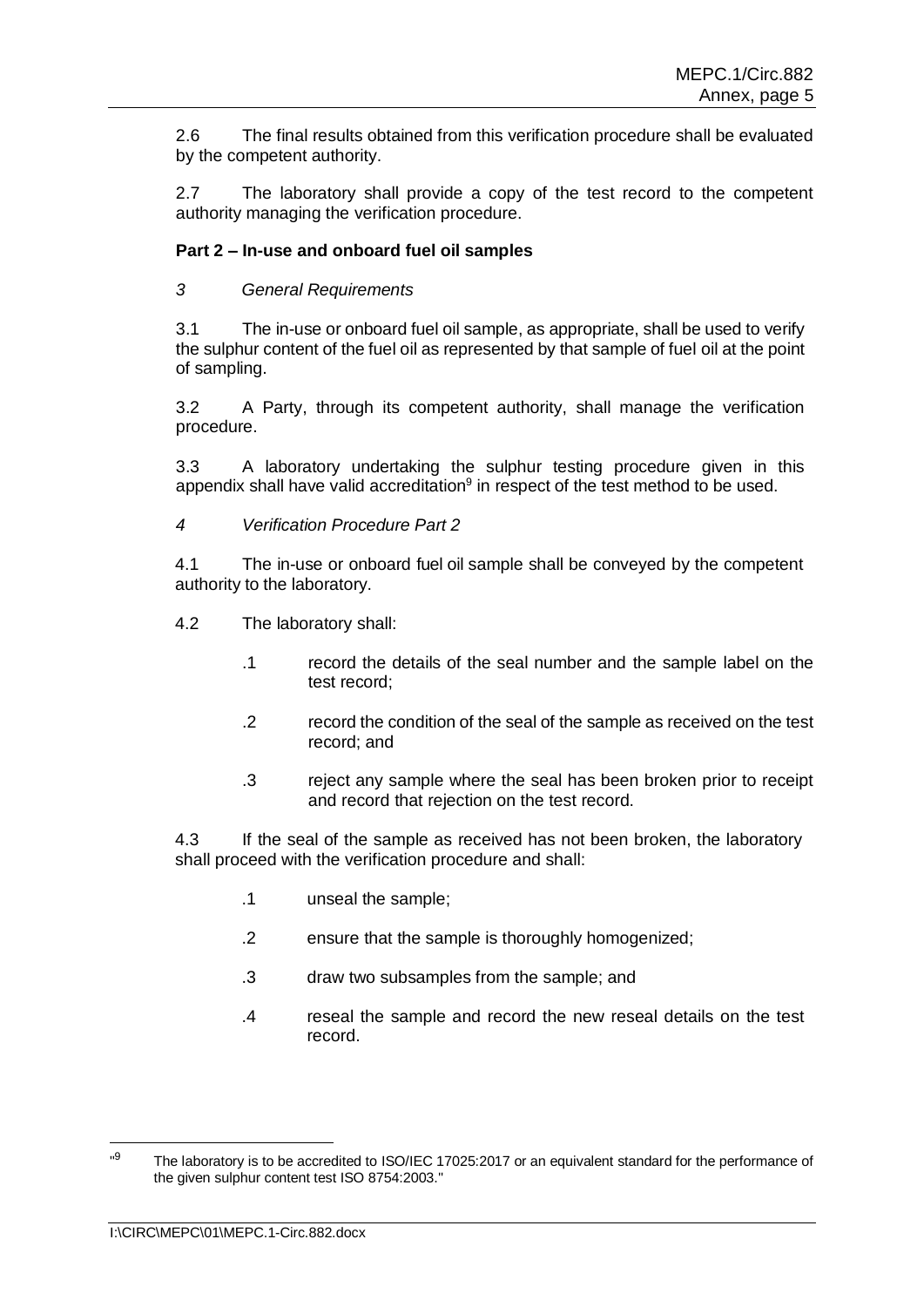4.4 The two subsamples shall be tested in succession, in accordance with the specified test method referred to in regulation 2.52 of this Annex. For the purposes of this Part 2 verification procedure, the results obtained shall be referred to as "2A" and "2B":

- .1 results "2A" and "2B" shall be recorded on the test record in accordance with requirements of the test method; and
- .2 if the results of "2A" and "2B" are within the repeatability  $(r)^{10}$  of the test method, the results shall be considered valid; or
- .3 if the results of "2A" and "2B" are not within the repeatability (r) of the test method, both results shall be rejected and two new subsamples shall be taken by the laboratory and tested. The sample bottle shall be resealed in accordance with paragraph 4.3.4 after the new subsamples have been taken.
- .4 in the case of two failures to achieve repeatability between "2A" and "2B", the cause of that failure shall be investigated by the laboratory and resolved before further testing of the sample is undertaken. On resolution of that repeatability issue, two new subsamples shall be taken in accordance with paragraph 4.3. The sample shall be resealed in accordance with paragraph 4.3.4 after the new subsamples have been taken.

4.5 If the test results of "2A" and "2B" are valid, an average of these two results shall be calculated. That average value shall be referred to as "Z" and shall be recorded on the test record:

- .1 if "Z" is equal to or less than the applicable limit required by regulation 14, the sulphur content of the fuel oil as represented by the tested sample shall be considered to have met the requirement;
- .2 if "Z" is greater than the applicable limit required by regulation 14 but less than or equal to that applicable limit  $+$  0.59R (where R is the reproducibility<sup>11</sup> of the test method), the sulphur content of the fuel oil as represented by the tested sample shall be considered to have met the requirement; or
- .3 if "Z" is greater than the applicable limit required by regulation 14 + 0.59R, the sulphur content of the fuel oil as represented by the tested sample shall be considered to have not met the requirement.

1

 $n10$ Repeatability (r) calculation in accordance with ISO 4259:2017-2 and as defined in the test method used."

 $n11$ Reproducibility (R) calculation in accordance with ISO 4259:2017-2 and as defined in the test method."